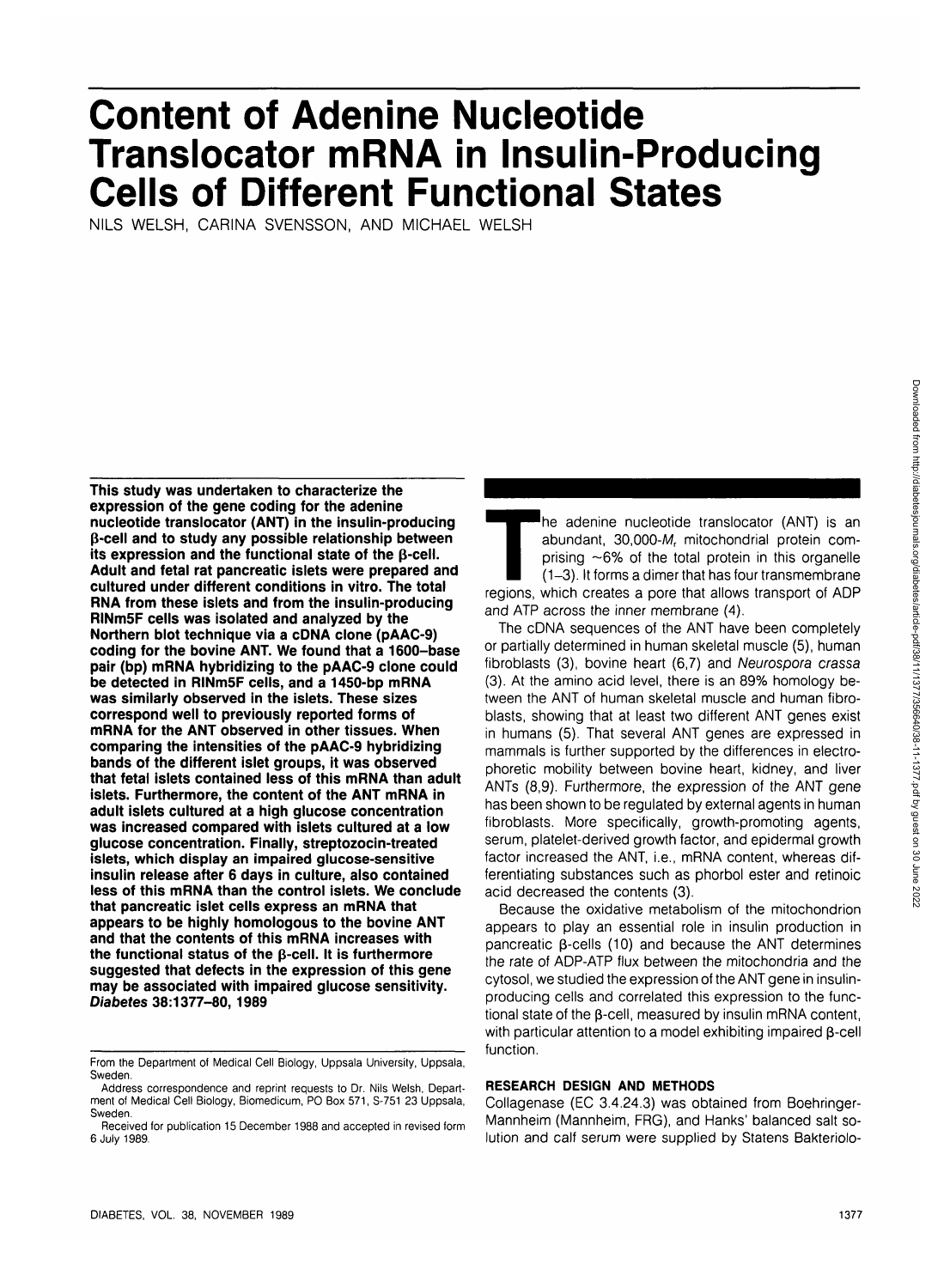giska Laboratorium (Stockholm). Benzylpenicillin was from Astra (Södertälje, Sweden), and streptomycin was obtained from Glaxo (Greenford, UK). Culture medium RPMI-1640 and fetal bovine serum were obtained from Flow (Irvine, UK). Antibovine insulin serum was from Miles-Yeda (Rehovot, Israel). Crystalline mouse insulin and 125l-labeled insulin were provided by Novo (Copenhagen). L-[4.5-3 H]leucine (sp act 130 Ci/mmol) and  $\lceil \alpha^{-32}P \rceil dC T P$  (3000 Ci/mmol) were supplied by Amersham (Amersham, Buckinghamshire, UK). Econofluor was from New England Nuclear (Boston, MA), and cyanobromide-activated Sepharose 4B, Ficoll 400, and an oligonucleotide labeling kit were from Pharmacia (Uppsala, Sweden). Glyoxal, yeast tRNA, poly(A), providone, salmon sperm DNA, dithiothreitol, Dowex MR-3, and HEPES were from Sigma (St. Louis, MO). GeneScreen Hybridization Transfer Membrane was obtained from New England Nuclear. All other chemicals of analytical grade were from Merck (Darmstadt, FRG).

**Preparation and culture of adult and fetal rat islets and RINm5F cells.** Islets from adult rats were isolated on Ficoll gradients from collagenase-digested pancreases of male Sprague-Dawley rats weighing  $\sim$ 300 g (11,12). The islets were picked free from other pancreatic tissue by means of a braking pipette and were maintained free floating in tissue culture at 37°C in 95% air/5% CO<sub>2</sub>. The culture medium was RPMI-1640 containing 10% calf serum, 100 U/ml benzylpenicillin, 0.1 mg/ml streptomycin, and 2 mM L-glutamine (13). The islets were cultured for 7 days, and the culture mediums were changed every 3rd day. For the experiments with different glucose concentrations, groups of islets were cultured in 3.3 or 28 mM glucose for 7 days.

For preparation of fetal rat islets, pregnant rats were killed by cervical dislocation on day 21 of gestation. Pancreases were excised from decapitated fetuses and minced for partial digestion with collagenase as described previously (14). The digests were seeded in attachment dishes and cultured for 3-7 days. After culture, the fetal islets were detached from the bottom of the dishes.

The insulin-secreting, continuously growing RINm5F cell line (15) was cultured in RPMI-1640 containing 10% fetal calf serum according to Swenne and Sjoholm (16). In preparation for experiments, the cells were scraped free from the dishes and washed in cold phosphate-buffered saline (PBS) (154 mM Na<sup>+</sup>, 4 mM K<sup>+</sup>, 140 mM CI<sup>-</sup>, and 10 mM HPO<sub>4</sub><sup>2-</sup>, pH 7.4).

**Treatment of islets with streptozocin (STZ).** The islets were treated with STZ as described previously (17). Groups of 200 adult rat islets were preincubated in RPMI-1640 containing 5.6 mM glucose for 30 min at 37°C. STZ was dissolved in cold citrate buffer (10 mM, pH 4.5) within a minute before use, and this solution was added to the culture medium to obtain the required STZ concentration (0.55 mM). Islets were incubated with STZ for 30 min at 37 $^{\circ}$ C in air and CO<sub>2</sub>, and the incubation was terminated by the removal of the STZcontaining medium and the subsequent addition of culture medium. Control islets (treated with citrate buffer only) and STZ-treated islets were maintained in culture for an additional 6 days.

**Isolation of total RNA and Northern blot analysis.** Total RNA was prepared by the guanidinium method as described by Maniatis et al. (18). Groups of 1000-2000 adult or fetal

rat islets or  $2-4 \times 10^6$  RINm5F cells were briefly washed in cold PBS and subsequently transferred to 3 ml of 4 M guanidine isothiocyanate, 25 mM sodium citrate (pH 7), and 0.1 M  $\beta$ -mercaptoethanol. The quanidinium solution was placed on a 1.5-ml cushion of 5.7 M CsCI and was centrifuged at 40,000 rpm overnight in an SW-50 rotor. After removal of the supernatant, the RNA pellet was suspended in 1% sodium dodecyl sulfate, 10 mM Tris (pH 7.5), and 5 mM EDTA and extracted with phenol/chloroform/isoamyl alcohol (25:24:1, vol/vol/vol). After extraction, the RNA was precipitated overnight at  $-20^{\circ}$ C in potassium acetate (0.07 M) and ethanol (70%, vol/vol). Some of the precipitated samples were subjected to oligo dT-cellulose chromatography for poly(A) selection, as described by Maniatis et al. (18). The remaining precipitates were washed with 70% ethanol and subsequently treated with 1 M glyoxal for 1 h at 50°C. Samples of 10-30  $\mu$ g total RNA and 2-5  $\mu$ g poly(A)-selected RNA were applied to 1% agarose gels and electrophoresed as described by Thomas (19). The RNA was transferred to GeneScreen membranes and attached by means of a 2-h incubation at 80°C. After prehybridization for 6 h at 42°C in 50% (vol/vol) deionized formamide, 5x sodium chloride-sodium citrate (0.75 M NaCI, 0.075 M sodium citrate), 50 mM sodium phosphate (pH 6.5), 250  $\mu$ g/ml sonicated salmon sperm DNA, 100  $\mu$ g/ml poly(A), and 0.02% each bovine serum albumin, Ficoll, and povidone (19), the samples were hybridized at 42°C in the same solution with the pAAC-9 probe (6), which had been labeled with an oligonucleotide-labeling kit. After hybridization, the filters were washed and then exposed at  $-70^{\circ}$ C to Hyperfilm-MP (Amersham) with an intensifying screen. The intensities of the bands thus obtained were determined by densitometry and expressed as optical density. The filters were rehybridized to insulin cDNA pRI-7 to assess the expression of insulin mRNA (20).

# **RESULTS**

Autoradiographs of RNA blots showed that the labeled pAAC-9 probe hybridized to a 1600-bp RNA in RINm5F cells (data not shown). When comparisons were made with adult rat pancreatic islets, it was found that these cells expressed an mRNA of 1450 bp that hybridized to the pAAC-9 probe (Fig. 1 A). The intensity of this band in islets obtained from rat fetuses (21 days gestation) and cultured for 3-7 days was found to be 67% lower than in control adult rat islets when a correction was made for differences in the amounts of total RNA applied (Fig. 1A, lane 5; Table 1). The content of this mRNA in adult rat islets treated with 0.55 mM STZ and then cultured for 6 days was also decreased compared with control islets (Fig. 1A, lanes 1 and 2; Table 1). In addition, islets treated with STZ exhibited decreased insulin release in response to glucose (data not shown). Finally, when the mRNA for ANT was measured in islets cultured in 28 mM glucose, it was found that these islets contained more of the 1450-bp mRNA than islets cultured in 3.3 mM glucose (Fig. 1A, lanes  $3$  and  $4$ ; Table 1). When the expression of insulin mRNA was determined in the same experiments, it showed the same relative changes as the ANT mRNA (Fig.  $1B$ ; Table 1), except that the fetal islets seemed to exhibit near-normal levels of insulin mRNA, although there was considerable variation between the different experiments.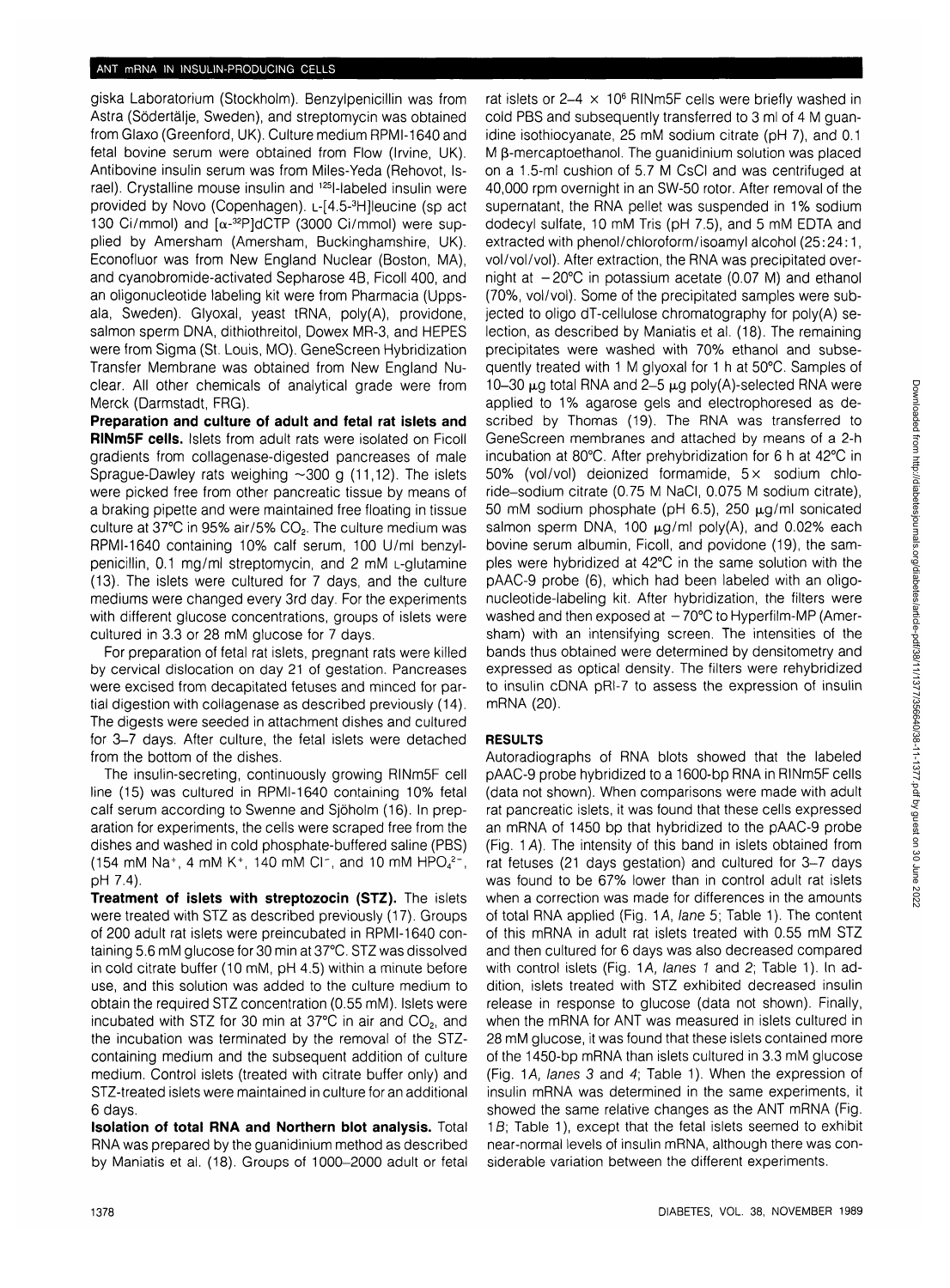



## **DISCUSSION**

In this study, the expression of mRNA homologous to a cDNA coding for a fraction of the bovine heart ANT has been characterized in different insulin-producing  $\beta$ -cells. ATP production in pancreatic B-cells appears to be of fundamental importance in the regulation of insulin biosynthesis and release. Indirect evidence of a role of ATP in insulin mRNA transcription and insulin biosynthesis has been presented (21). Furthermore, it has been suggested that ATP participates in the coupling of metabolic and cationic events in the stimulussecretion coupling (10). More specifically, the ATP content of the p-cell has been shown to increase in a sigmoidal fashion in response to glucose, and this increase was more pronounced in the cytosol than in the mitochondria (22). Increases in ATP content are thought to initiate insulin release by decreasing the activity of the ATP-dependent K<sup>+</sup> channel

 $(23, 24)$ , an event that leads to depolarization and  $Ca<sup>2+</sup>$  mobilization (25). The study by Yousufzai et al. (26) pointed to the existence of ANT in pancreatic islet cells and showed that inhibition of ANT leads to a decreased release of insulin. Furthermore, ANT has been implicated in regulation of Ca<sup>2+</sup> mobilization and, therefore, also insulin release in that phosphoenolpyruvate generated in the glycolytic pathway could replace ADP in the translocase reaction and thereby decrease Ca2+ uptake in mitochondria (27). Our finding that insulin-producing cells express a 1450-bp mRNA homologous to the bovine ANT cDNA also points to a regulatory role of ANT in insulin production.

However, ANT mRNA is a messenger species of low abundance, and its hybridization to the bovine cDNA probe can be assumed to be far from optimal. For this reason, although as many as 2000 islets per lane were used, the signal/noise ratio of the Northern blots was low. This is further illustrated by comparing the autoradiographs (ANT mRNA) that were exposed to X-ray film for 8 days (Fig. 1A) with those (insulin mRNA) that were exposed to film for only 4 h (Fig. 1B). Despite the low signal/noise ratio of the ANT blots, it was feasible to detect major differences in the expression of the ANT gene. Thus, a possible functional role of the ANT mRNA was evaluated by examining pancreatic islets with different capacities for insulin synthesis and release. First, fetal rat islet, which has been shown to respond poorly to glucose with insulin release (14) despite the presence of a functional ATP-dependent K<sup>+</sup> channel (28), displays a sluggish and diminished increase in ATP in response to glucose (29). In our study, such islets contained less of the ANT mRNA than adult islets. Second, islets cultured for prolonged periods at a low glucose concentration displayed an attenuated insulin response compared with islets cultured at a high glucose level (30). Also, in this case, there was a positive correlation between the content of the ANT mRNA and the insulin-producing capacity. Finally, Eizirik et al. (31) reported that islets exposed to STZ and subsequently cultured for 6 days exhibit impaired glucose-sensitive insulin release. Using this model, we show that islets with long-lasting damage to the insulinsecretion apparatus contain less ANT mRNA. Two interpretations of these findings are possible. First, the mRNA hybridizing with the ANT cDNA may represent an ANT gene, which plays a primary role in the regulation of ATP production, Ca2+ mobilization, and ultimately, insulin production. Second, ANT mRNA is a nonspecific marker for mitochondrial activities, and changes in the contents of this mRNA are only secondary to other events.

In conclusion, we observed that insulin-producing cells express ANT mRNA that appears to be highly homologous

TABLE 1

| mRNA    | Control<br>(11 mM glucose) | Streptozocin<br>(11 mM glucose) | 3.3 mM glucose | 28 mM glucose | Fetal<br>(11 mM glucose) |
|---------|----------------------------|---------------------------------|----------------|---------------|--------------------------|
| ANT     | 100                        | $34 \pm 10^*$                   | $51 \pm 6$ †   | $93 \pm 25$   | $33 \pm 13'$             |
| Insulin | 100                        | $48 \pm 2.4$                    | $59 \pm 10$    | $125 \pm 14$  | $96 \pm 68$              |

Values are means ± SE of 3 experiments in percentages of control after normalization for the total amount of mRNA applied. Expression of ANT mRNA in islets was determined by densitometric scanning of Northern blots. The Northern blots used to determine ANT mRNA expression were rehybridized to insulin cDNA for determination of insulin gene expression.  $*P < .05$ ,  $\uparrow P < .01$ , vs. control by paired t test.